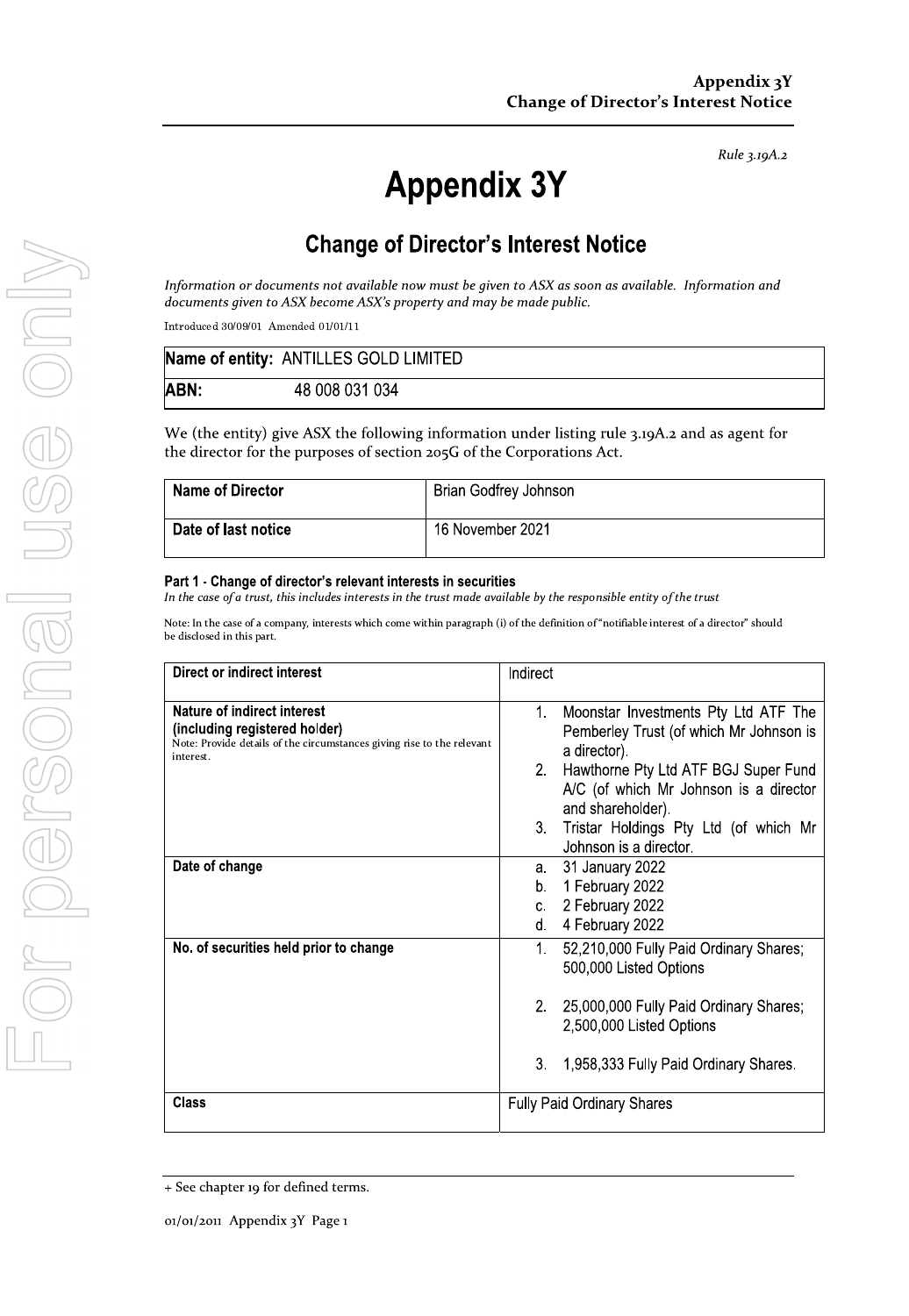| Number acquired                                                                      | 153,119 Fully Paid Ordinary Shares<br>а.                                    |
|--------------------------------------------------------------------------------------|-----------------------------------------------------------------------------|
|                                                                                      | 188,740 Fully Paid Ordinary Shares<br>b.                                    |
|                                                                                      | 20,000 Fully Paid Ordinary Shares<br>C.                                     |
|                                                                                      | 50,000 Fully Paid Ordinary Shares<br>d.                                     |
| Number disposed                                                                      | Nil                                                                         |
|                                                                                      |                                                                             |
| <b>Value/Consideration</b>                                                           | \$11,523.19<br>а.                                                           |
| Note: If consideration is non-cash, provide details and estimated<br>valuation       | \$14,284.45<br>b.                                                           |
|                                                                                      | \$1,544.95<br>C.                                                            |
|                                                                                      | \$3,914.95<br>d.                                                            |
|                                                                                      |                                                                             |
| No. of securities held after change                                                  | $1_{-}$<br>52,210,000 Fully Paid Ordinary Shares;<br>500,000 Listed Options |
|                                                                                      | 2. 25,000,000 Fully Paid Ordinary Shares;<br>2,500,000 Listed Options       |
|                                                                                      | 3.<br>2,370,192 Fully Paid Ordinary Shares.                                 |
| Nature of change<br>Example: on-market trade, off-market trade, exercise of options, | On-market purchase                                                          |
| issue of securities under dividend reinvestment plan, participation in<br>buy-back   |                                                                             |
|                                                                                      |                                                                             |

## Part 2 - Change of director's interests in contracts

Note: In the case of a company, interests which come within paragraph (ii) of the definition of "notifiable interest of a director" should be disclosed in this part.

| Detail of contract                                                                                                                                                          | Not applicable |
|-----------------------------------------------------------------------------------------------------------------------------------------------------------------------------|----------------|
| <b>Nature of interest</b>                                                                                                                                                   |                |
| Name of registered holder<br>(if issued securities)                                                                                                                         |                |
| Date of change                                                                                                                                                              |                |
| No. and class of securities to which<br>interest related prior to change<br>Note: Details are only required for a contract in<br>relation to which the interest has changed |                |
| Interest acquired                                                                                                                                                           |                |
| Interest disposed                                                                                                                                                           |                |
| <b>Value/Consideration</b><br>Note: If consideration is non-cash, provide details<br>and an estimated valuation                                                             |                |

<sup>+</sup> See chapter 19 for defined terms.